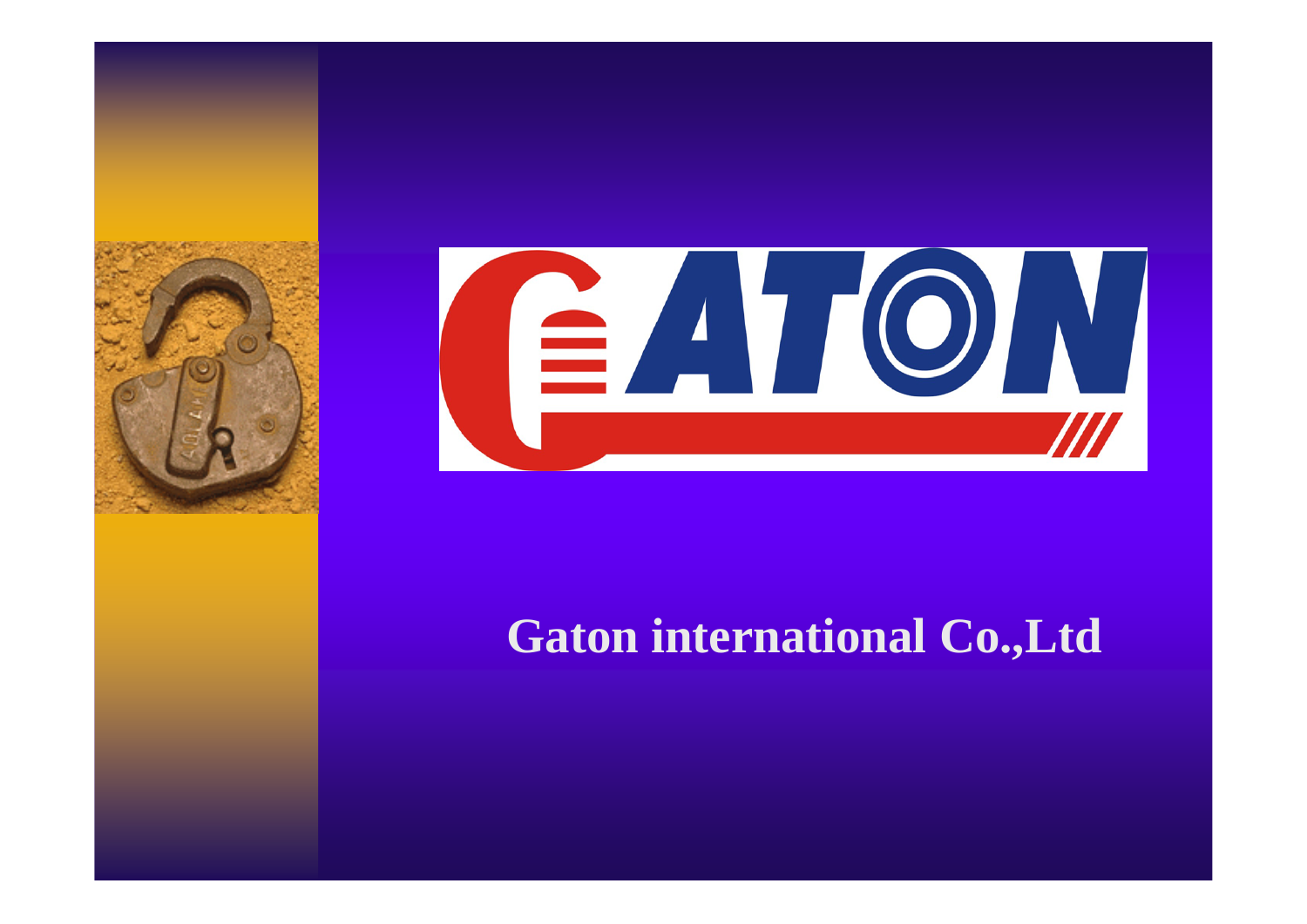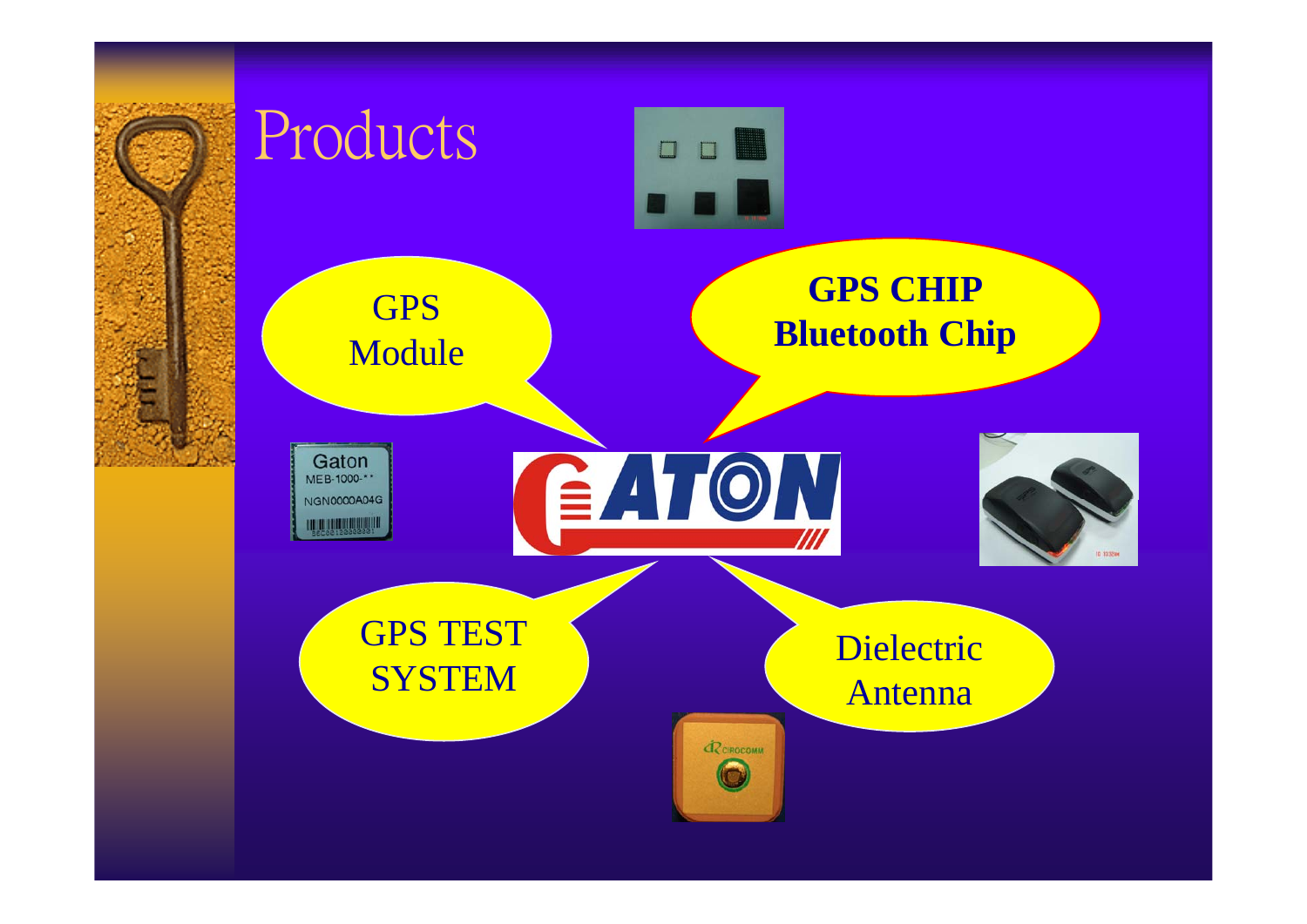

### ♦ MediaTek MT3179 (RF )& MT3301 (Digital)

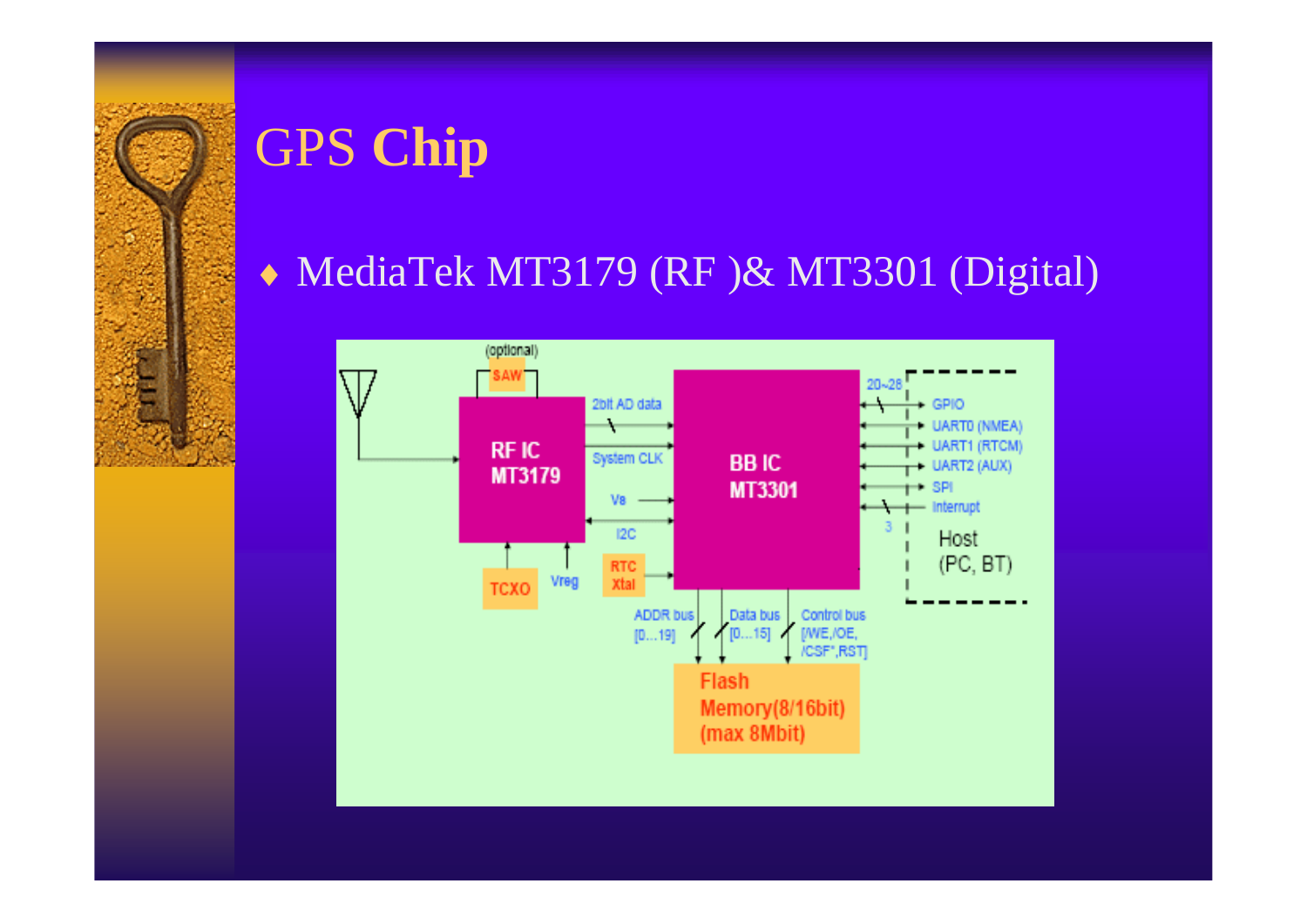

## GPS **Chip**

### ♦ MediaTek MT 3318F (6x9x1.3mm)

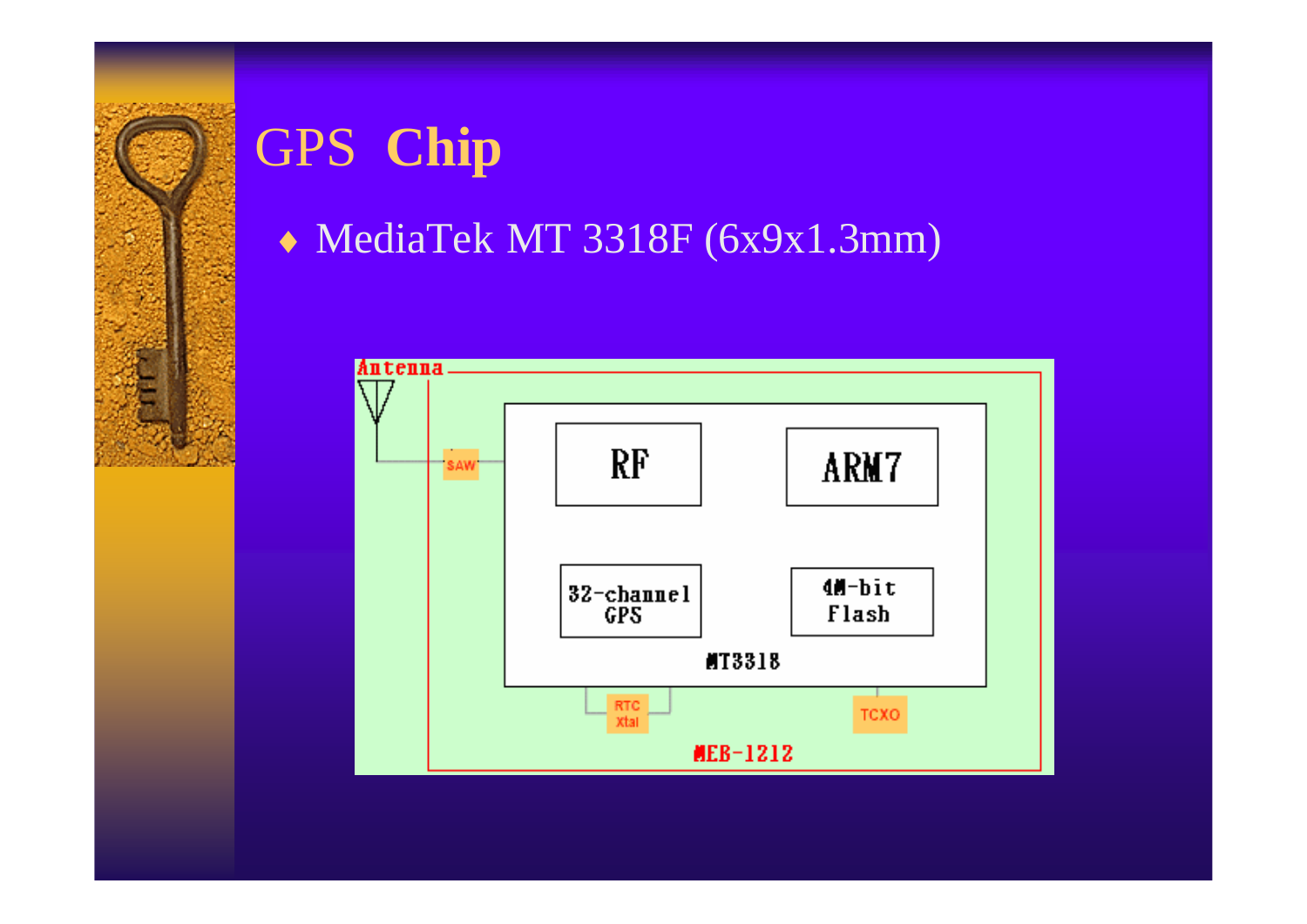

# GPS **Chip**

| Chipset Factory              | MT3179 +& MT3301             | MT 3318                    | SiRF star III            | ATMEL+U-Blox                       |
|------------------------------|------------------------------|----------------------------|--------------------------|------------------------------------|
|                              | MediaTek                     | MediaTek                   |                          | tp://www.sirf.comtp://www.atmel.co |
| SENSITIVITY                  |                              |                            |                          |                                    |
| TRACKING                     | $-159$ dBm                   | $-159$ dBm                 | $-159$ dBm               | $-150$ dBm                         |
| ACQUISITION                  | $-159$ dBm                   | $-159$ dBm                 | $-140$ dBm               | $-140$ dBm                         |
| TTFF(Fast Time To First Fix) |                              |                            |                          |                                    |
| Cold Start                   | 42 sec                       | $\overline{42}$ sec        | $\langle 42 \text{ sec}$ | $34 \text{ sec}$                   |
| Warm Start                   | $35 \text{ sec}$             | $\overline{\text{35}}$ sec | $\langle 35 \rangle$ sec |                                    |
| Hot Start                    | l sec                        | $\langle$ sec              | l sec                    | $\langle 3.5 \text{ sec}$          |
|                              | Tricking<br>mode             |                            |                          |                                    |
| <b>POWER</b>                 | 59mA <sub>X</sub><br>Current | Current 35mA averag        | 75mW @1.5V               | 162mW @3.0V                        |
|                              | average.                     |                            |                          |                                    |
| Channels                     | 32                           | 32                         | 20                       | 16                                 |
|                              |                              |                            |                          |                                    |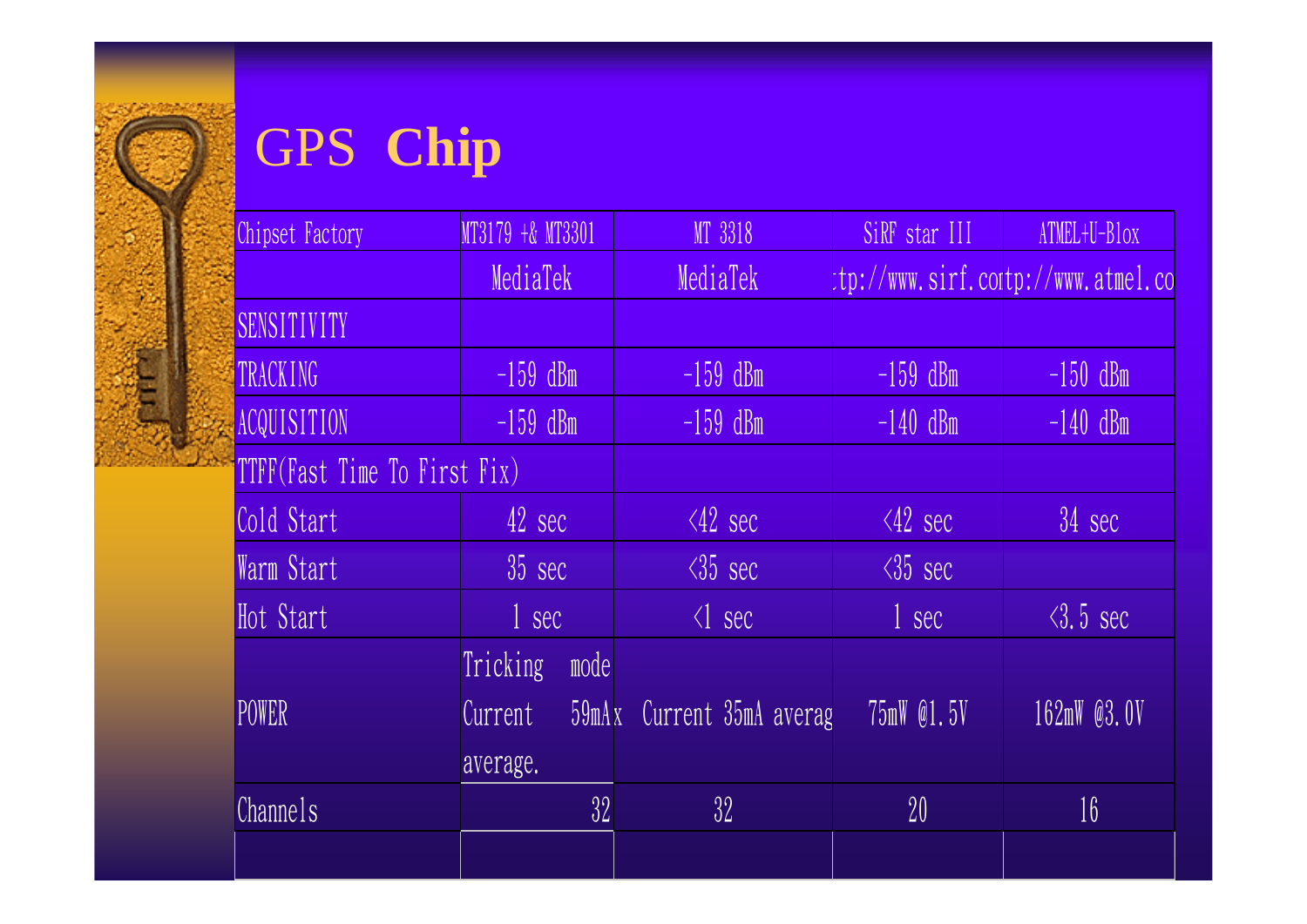



- ♦ MediaTek MT 6601 (5x5 TFBGA Pitch 0.5mm Package)
- ♦ Bluetooth Transceiver and Baseband processor
- Meet Class2 and Class3/Class1+1PA
- ♦ Sensitivity –85dBm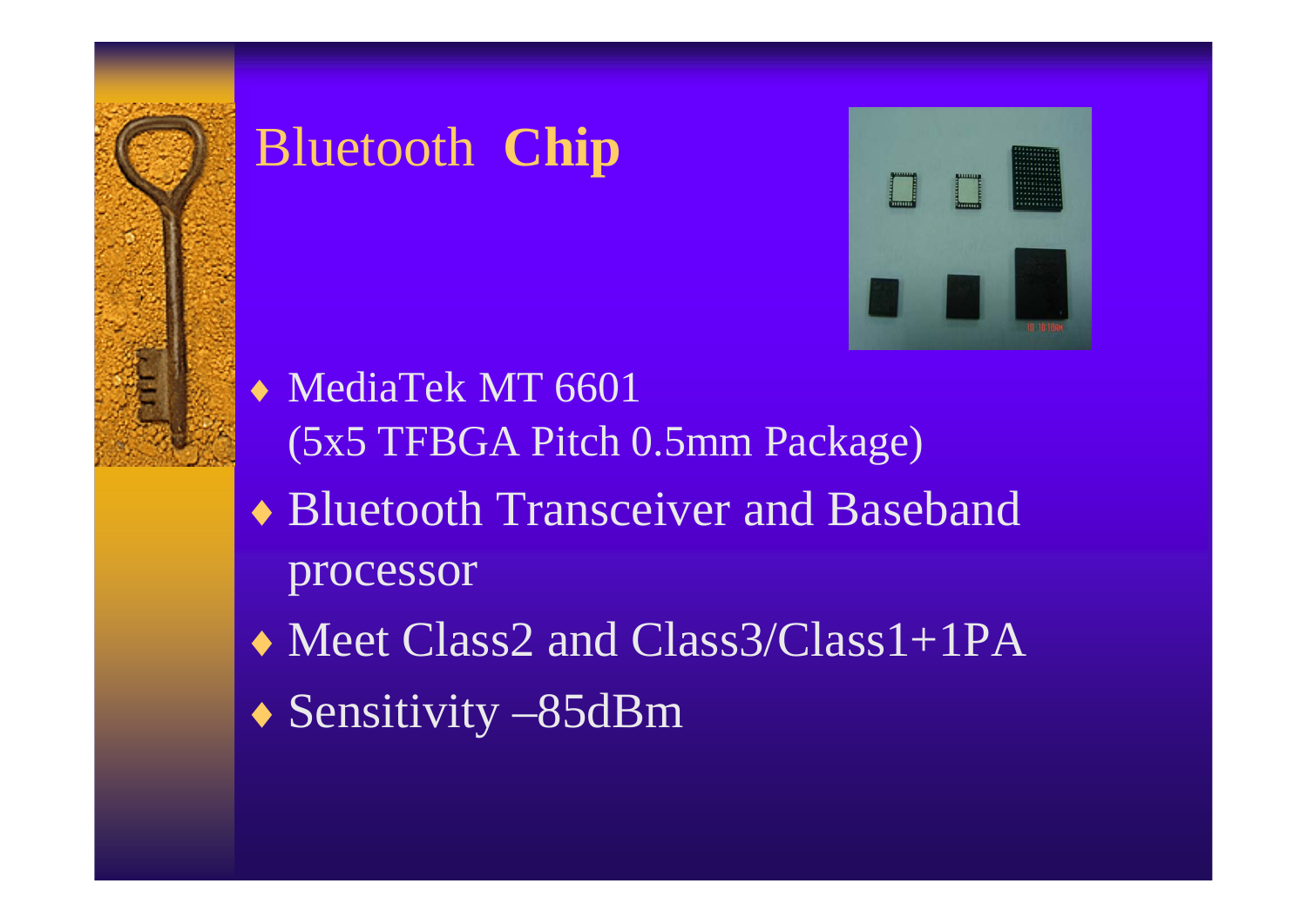## GPS **Module**

#### • MEB-1000

Gaton MEB-1000-\*\* NGN0000A04G **IL LIBRARIAN ANNISET DE L'AUTORITE** 

| <b>No</b>               | <b>Function</b>                    | <b>Specification</b>                                 |  |  |
|-------------------------|------------------------------------|------------------------------------------------------|--|--|
| <b>GPS receiver</b>     |                                    |                                                      |  |  |
| $\overline{1}$          | <b>Chipset</b>                     | <b>MediaTek MT3179 (RF)&amp; MT3301</b><br>(Digital) |  |  |
| 2 <sup>1</sup>          | <b>Frequency</b>                   | L1 1575.42MHz.                                       |  |  |
| 3 <sup>1</sup>          | Code                               | C.A. Code.                                           |  |  |
| $\overline{\mathbf{4}}$ | <b>Channels</b>                    | 32 parallel                                          |  |  |
| 5 <sup>1</sup>          | <b>Sensitivity</b>                 | -159dBm.                                             |  |  |
| $6\phantom{1}$          | (Acquisition)<br><b>Cold start</b> | 42 sec (Signal Strength > 30 dB-HZ)                  |  |  |
| $\overline{7}$          | <b>Warm start</b>                  | 35 sec (Signal Strength > 30 dB-HZ)                  |  |  |
| 8                       | <b>Hot start</b>                   | 1 sec (Signal Strength > 30 dB-HZ)                   |  |  |
| 9                       | <b>Reacquisition</b>               | 0.1 sec typical                                      |  |  |
| 10                      | <b>Position accuracy</b>           | 10 meters at 2D RMS.                                 |  |  |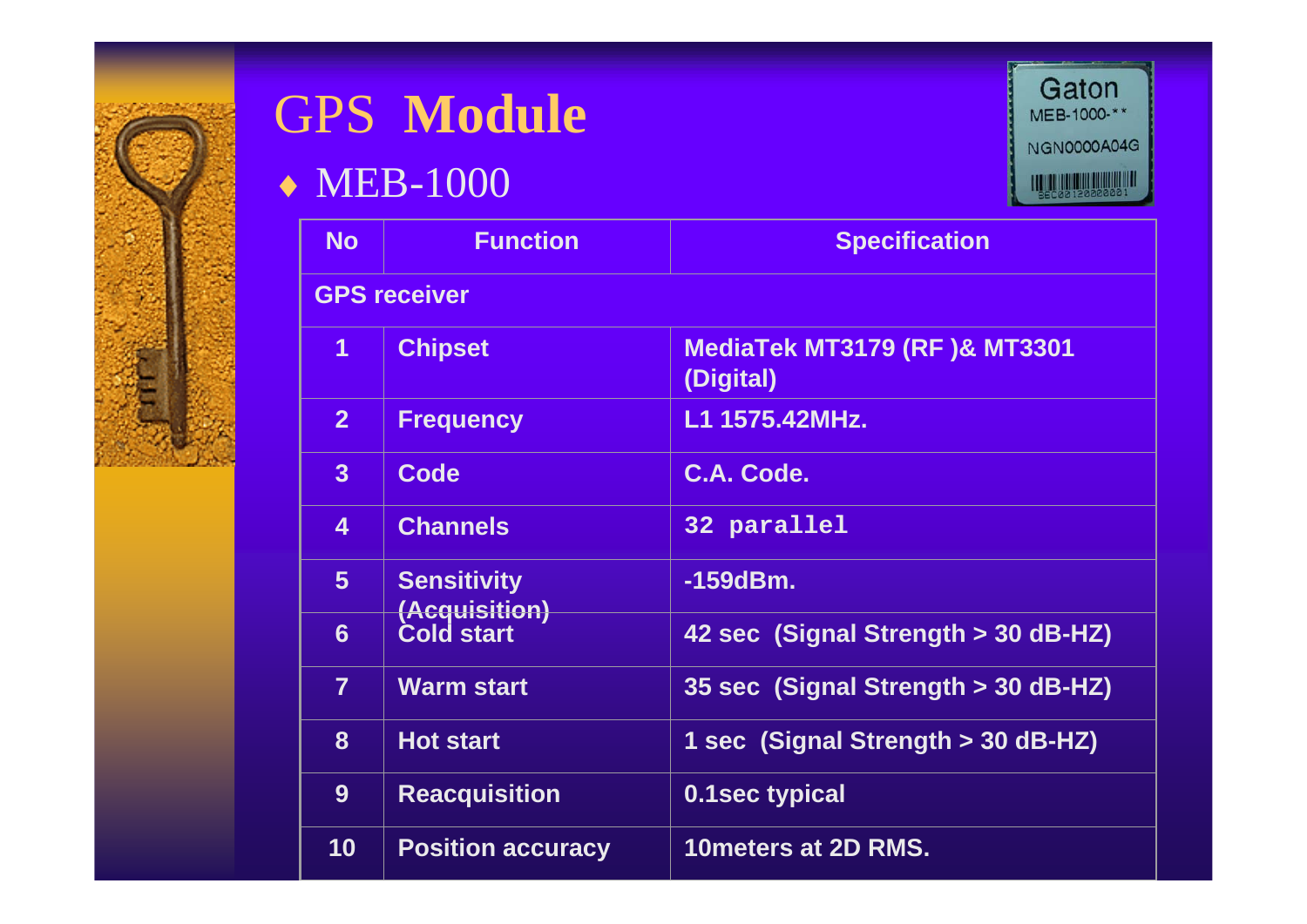

## GPS **Module**

### • MEB-1000

| 11               | <b>Maximum altitude</b>   | 18000 m                                                                        |
|------------------|---------------------------|--------------------------------------------------------------------------------|
| 12 <sub>2</sub>  | <b>Maximum velocity</b>   | $514 \text{ m/s}$                                                              |
| 13               | <b>Trickle power mode</b> | Duty cycle $\leq$ 34%. (Variable)                                              |
| 14               | <b>Update rate</b>        | <b>Continuous operation: 1Hz</b>                                               |
| 15               | <b>Testability</b>        | It shall be able to be tested by SiRF<br>test IV and single channel simulator. |
| 16               | <b>Protocol setup</b>     | It shall store the protocol setup in the<br><b>SRAM memory.</b>                |
| 17               | <b>DGPS</b>               | <b>1.WAAS, EGNOS</b><br><b>2.RTCM</b> protocol                                 |
| <b>Interface</b> |                           |                                                                                |
| 18               | <b>LNA</b>                | <b>No LNA</b>                                                                  |
| 19               | I/O Pin                   | 31pin                                                                          |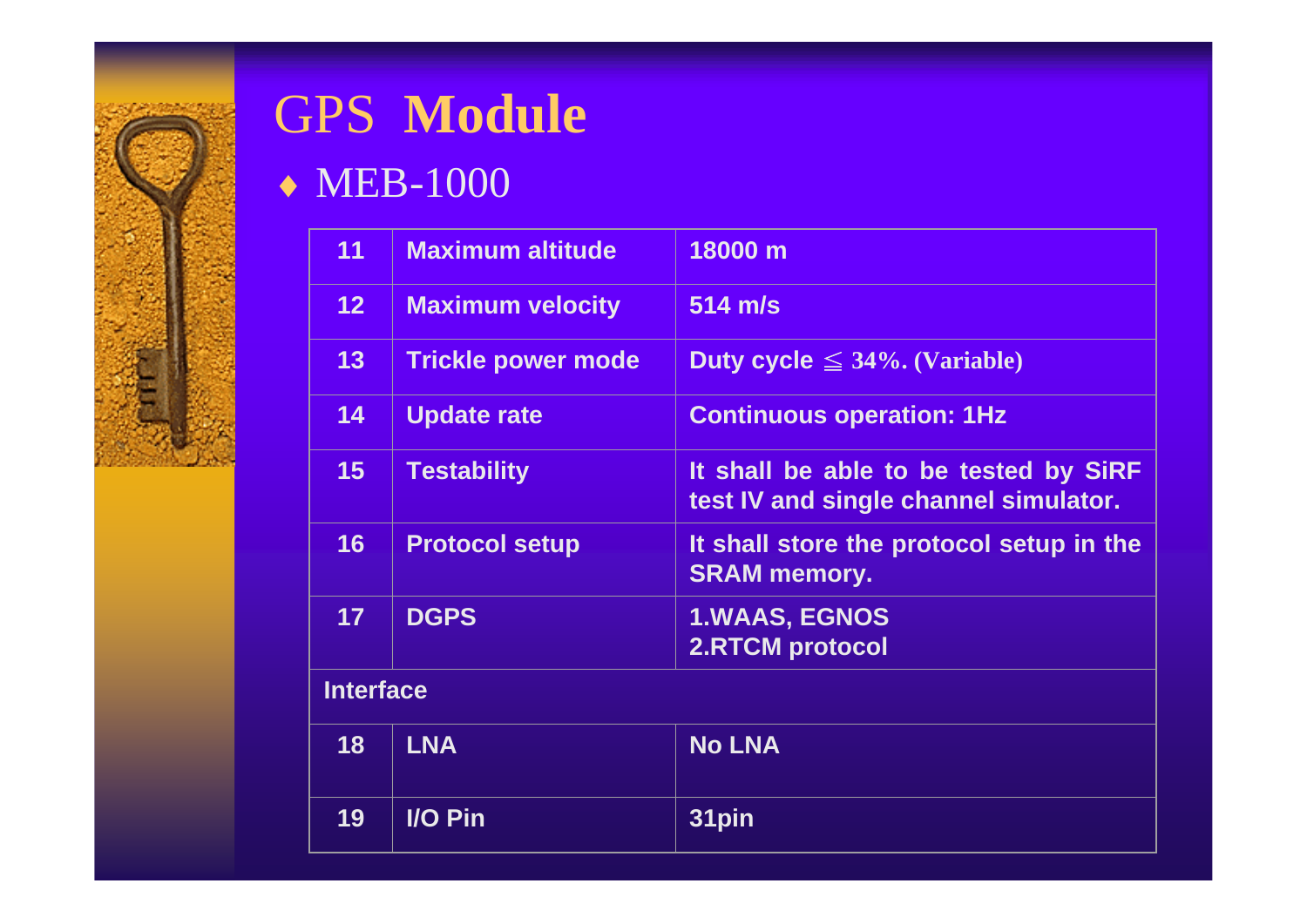

## GPS **Module**

#### • MEB-1000

| <b>Mechanical requirements</b>                       |                                 |                                                                                     |  |
|------------------------------------------------------|---------------------------------|-------------------------------------------------------------------------------------|--|
| <b>20</b>                                            | <b>Weight</b>                   | $\leq 3.5g$                                                                         |  |
| <b>Power consumption</b>                             |                                 |                                                                                     |  |
| 21                                                   | <b>Vcc</b>                      | DC 3.3 $\pm$ 5%                                                                     |  |
| $22 \overline{)}$                                    | <b>Current</b>                  | <b>GPS:</b><br><b>Current</b><br><b>59mA</b><br>mode<br><b>Tricking</b><br>average. |  |
| Fix mode Current 35mA average.<br><b>Environment</b> |                                 |                                                                                     |  |
| 23                                                   | <b>Operating</b><br>temperature | $-30 \sim 85^{\circ}$ C                                                             |  |
| 24                                                   | <b>Humidity</b>                 | $\leq 95\%$                                                                         |  |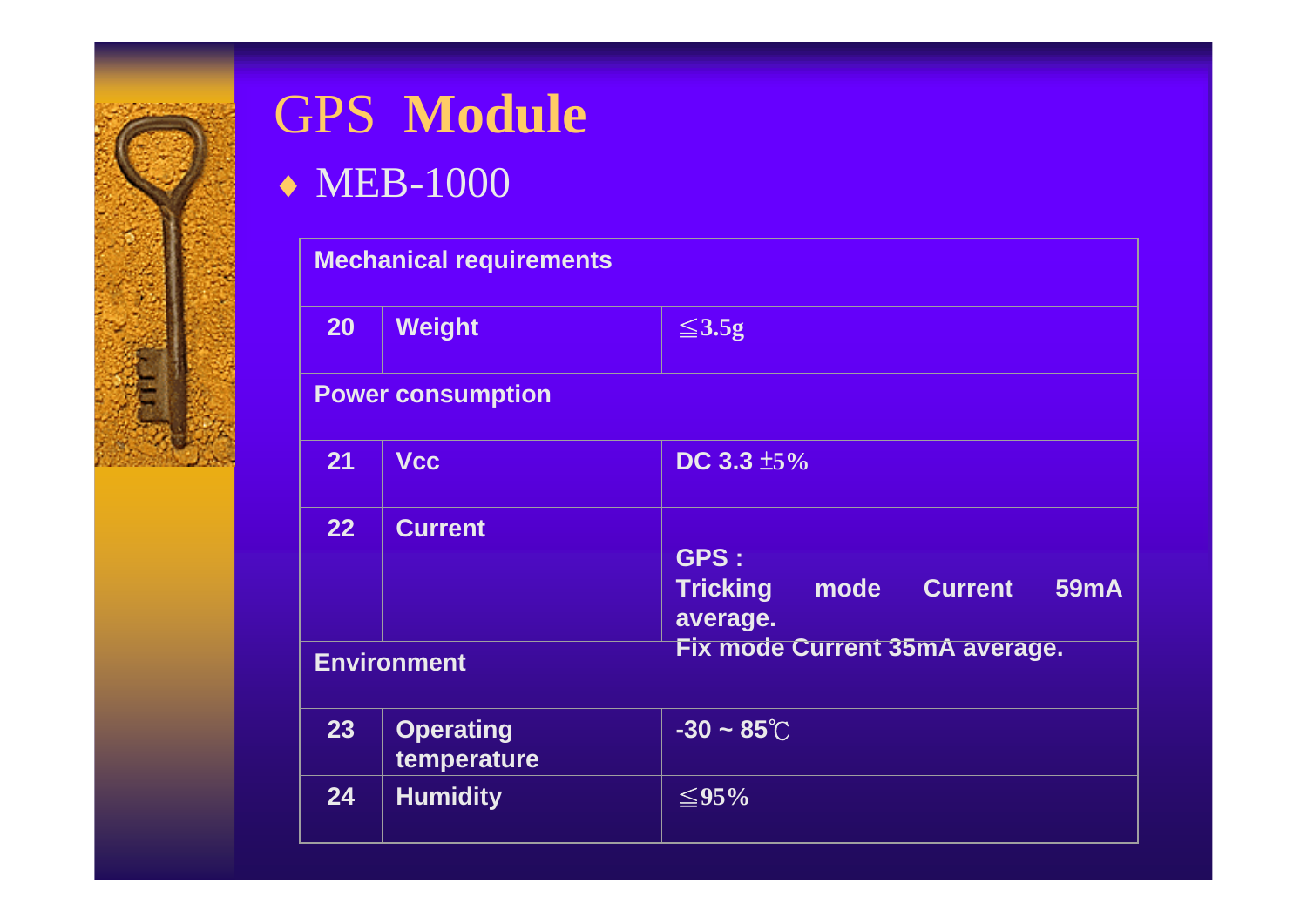## GPS **Evaluation Kit**

- $\blacklozenge$  MEV-1000
- ♦ RS-232 DGPS PORT/RS-232 NMEA PORT/USB
- ♦ GPIO LED
- ♦Reset Key
- ♦BACKUP BATTERY



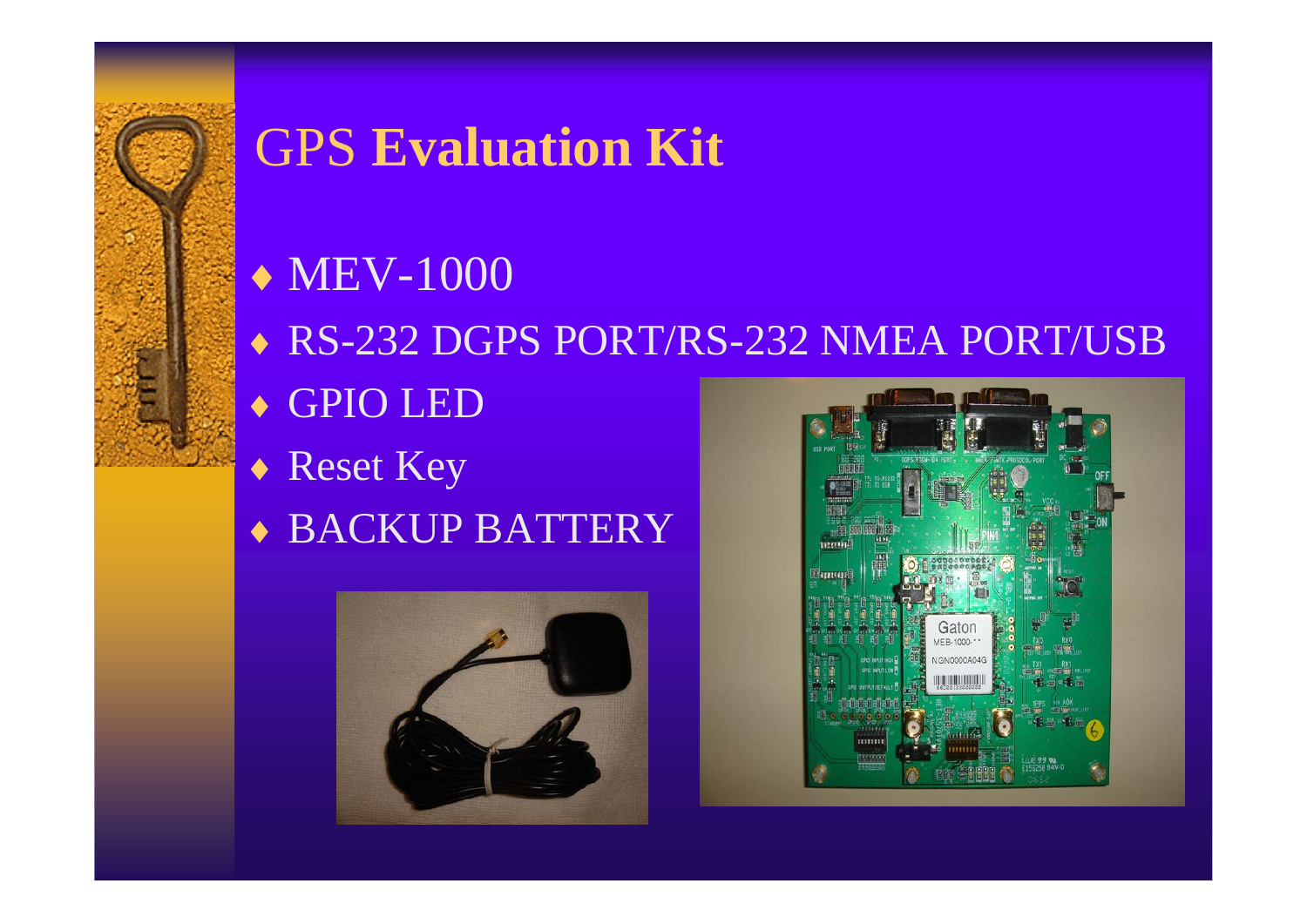# Product line



#### GPS Antenna



#### GPS Module



#### GPS/Bluetooth **CHIPSET**



#### GPS Evaluation kit



#### Bluetooth GPS